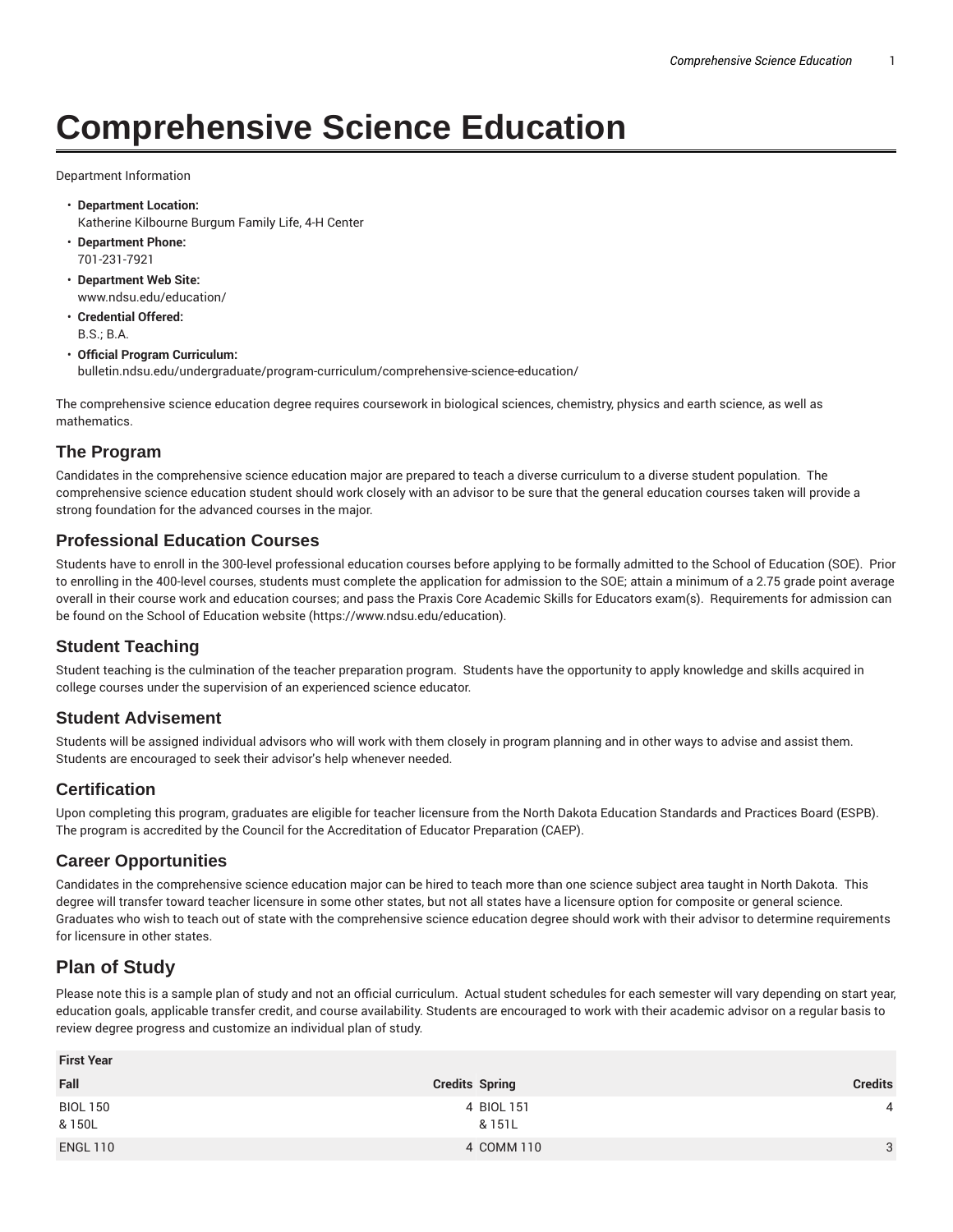| <b>GEOL 105</b><br>& 105L                | 4 ENGL 120                                                       | 3              |
|------------------------------------------|------------------------------------------------------------------|----------------|
| <b>MATH 105</b>                          | 3 GEOL 106<br>& 106L (Global Perspectives Gen Ed<br>Requirement) | $\overline{4}$ |
| Wellness Gen Ed                          | 2 Social & Behavioral Science Ed*                                | 3              |
|                                          | Complete Core Academic Skills<br>Exam                            |                |
|                                          | 17                                                               | 17             |
| <b>Second Year</b>                       |                                                                  |                |
| Fall                                     | <b>Credits Spring</b>                                            | <b>Credits</b> |
| <b>BIOL 315</b><br>& 315L                | 4 BIOL 252                                                       | $\sqrt{3}$     |
| <b>CHEM 121</b><br>& 121L                | 4 BIOL 364                                                       | 3              |
| <b>EDUC 321</b>                          | 3 CHEM 122                                                       | 4              |
|                                          | & 122L                                                           |                |
| <b>MICR 202</b><br>& 202L                | 3 EDUC 322                                                       | 3              |
| Humanities & Fine Arts Gen Ed*           | 3 Social & Behavioral Science Gen Ed                             | 3              |
| Pass Praxis Core Academic Skills<br>Exam | Apply to the School of Education                                 |                |
|                                          | 17                                                               | 16             |
| <b>Third Year</b>                        |                                                                  |                |
|                                          |                                                                  |                |
| Fall                                     | <b>Credits Spring</b>                                            | <b>Credits</b> |
| <b>BIOL 364</b>                          | 3 EDUC 481                                                       | 3              |
| <b>CHEM 341</b><br>& 341L                | 4 EDUC 486                                                       | 3              |
| <b>EDUC 451</b>                          | 3 PHYS 212<br>& 212L                                             | 4              |
| <b>PHYS 110</b>                          | 3 SOIL 217                                                       | 3              |
| <b>PHYS 211</b><br>& 211L                | 4 STAT 330                                                       | 3              |
|                                          | 17                                                               | 16             |
| <b>Fourth Year</b>                       |                                                                  |                |
| Fall                                     | <b>Credits Spring</b>                                            | <b>Credits</b> |
| <b>BIOL 359</b>                          | 3 EDUC 485                                                       | $\mathbf{1}$   |
| <b>EDUC 482</b>                          | 3 EDUC 487                                                       | $9\,$          |
| <b>EDUC 489</b>                          | 3 EDUC 488                                                       | 3              |
| <b>ENGL 324</b>                          | $\sqrt{3}$                                                       |                |
| Humanities & Fine Arts Gen Ed            | 3                                                                |                |
| Apply for Student Teaching               |                                                                  |                |
| Complete PLT (grades 7-12) Exam          |                                                                  |                |
| Complete Subject Area Assessment<br>Exam |                                                                  |                |

Total Credits: 128